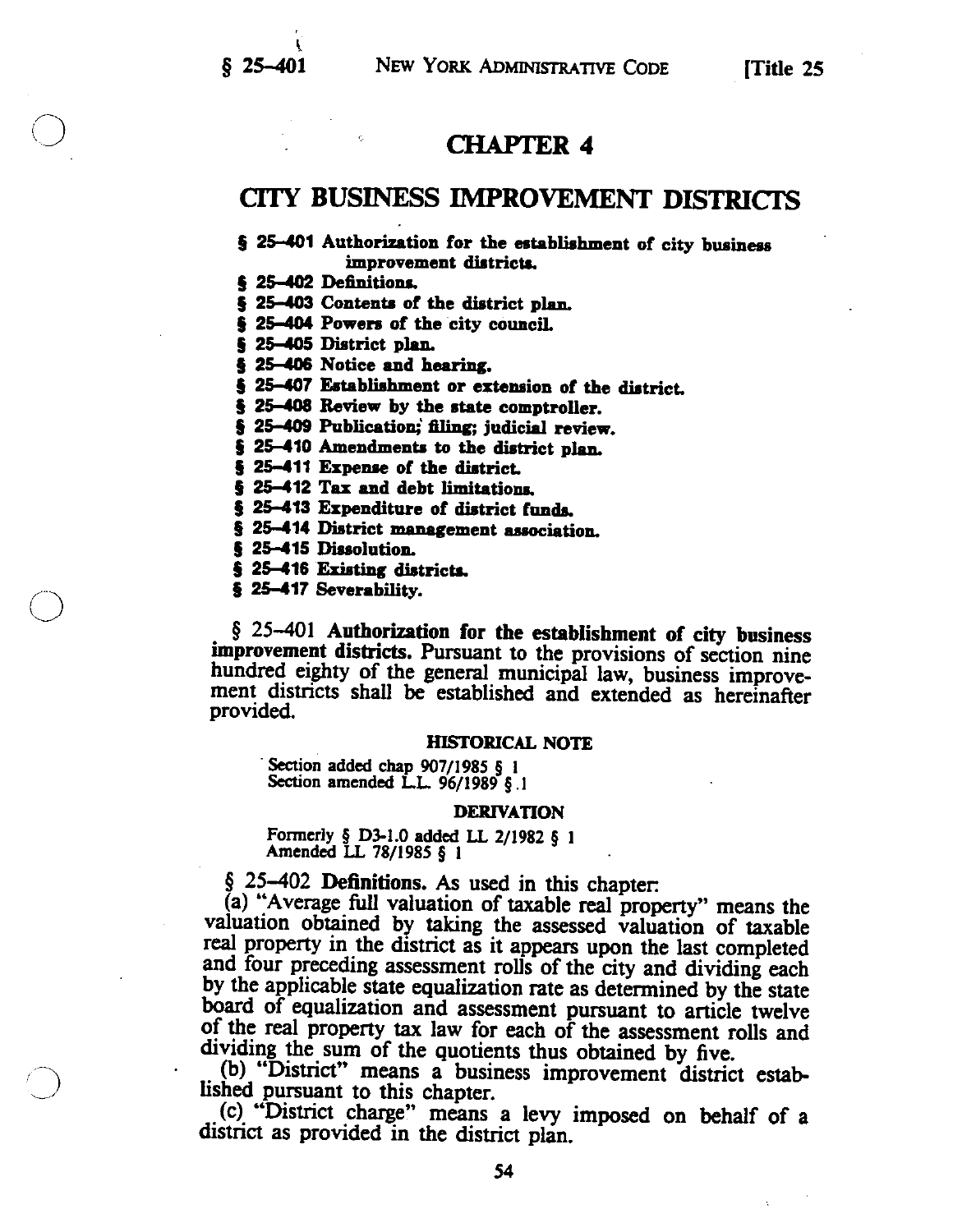(d) "District management association" means the association established pursuant to section 25-414 of this chapter.

(e) "District plan" or "plan" means <sup>a</sup> proposal as defined in section 25–405 of this chapter.<br>(f) "Owner" means owner of record.

(g) "Tenant" means an occupant pursuant to <sup>a</sup> lease of com mercial space or <sup>a</sup> dwelling unit, other than an owner.

# HISTORICAL NOTE

Section added chap 907/1985 § 1<br>Section amended L.L. 96/1989 § 2

#### DERIVATION

Formerly § D3-2.0 added LL 2/1982 § 1<br>Amended LL 78/1985 § 1

 $§$  25–403 Contents of the district plan. The district plan shall contain the following;

 $(a)$  a map of the district;

(b) the written report or reports of the city council containing: (1) <sup>a</sup> description of the boundaries of the district proposed for establishment or extension in a manner sufficient to identi& the lands included;

(2) <sup>a</sup> description of the present and proposed uses of such lands;

(3) the improvements proposed and the maximum cost thereof;  $(4)$  the total annual amount proposed to be expended for improvements, maintenance and operation;

(5) the proposed source or sources of financing; (6) the proposed time for implementation and completion of the district plan;

(7) any proposed rules and regulations to be applicable to the district;

(8) <sup>a</sup> list of the properties to be benefited, and a statement of the method or methods by which the expenses of a district will be imposed upon benefited real property, in proportion to the benefit received by such property, to defray the cost thereof, including operation and maintenance. Notwithstanding any in consistent provision of section 25—407 of this chapter, the plan may provide that all or any class or category of real property which is exempt by law from real property taxation and which would not benefit from the establishment or extension of the district may nevertheless be included within the boundaries of the district but such property shall not be subject to any district charge;

(9) a statement identifying the district management association for the district: and

for the district; and<br>(10) any other item or matter required to be incorporated therein<br>by the city council.

# HISTORICAL NOTE

Section added chap 907/1985 § 1<br>Section amended L.L. 82/1990 § 1 retroactive to Sept. 1, 1990<br>added L.L. 96/1989 § 3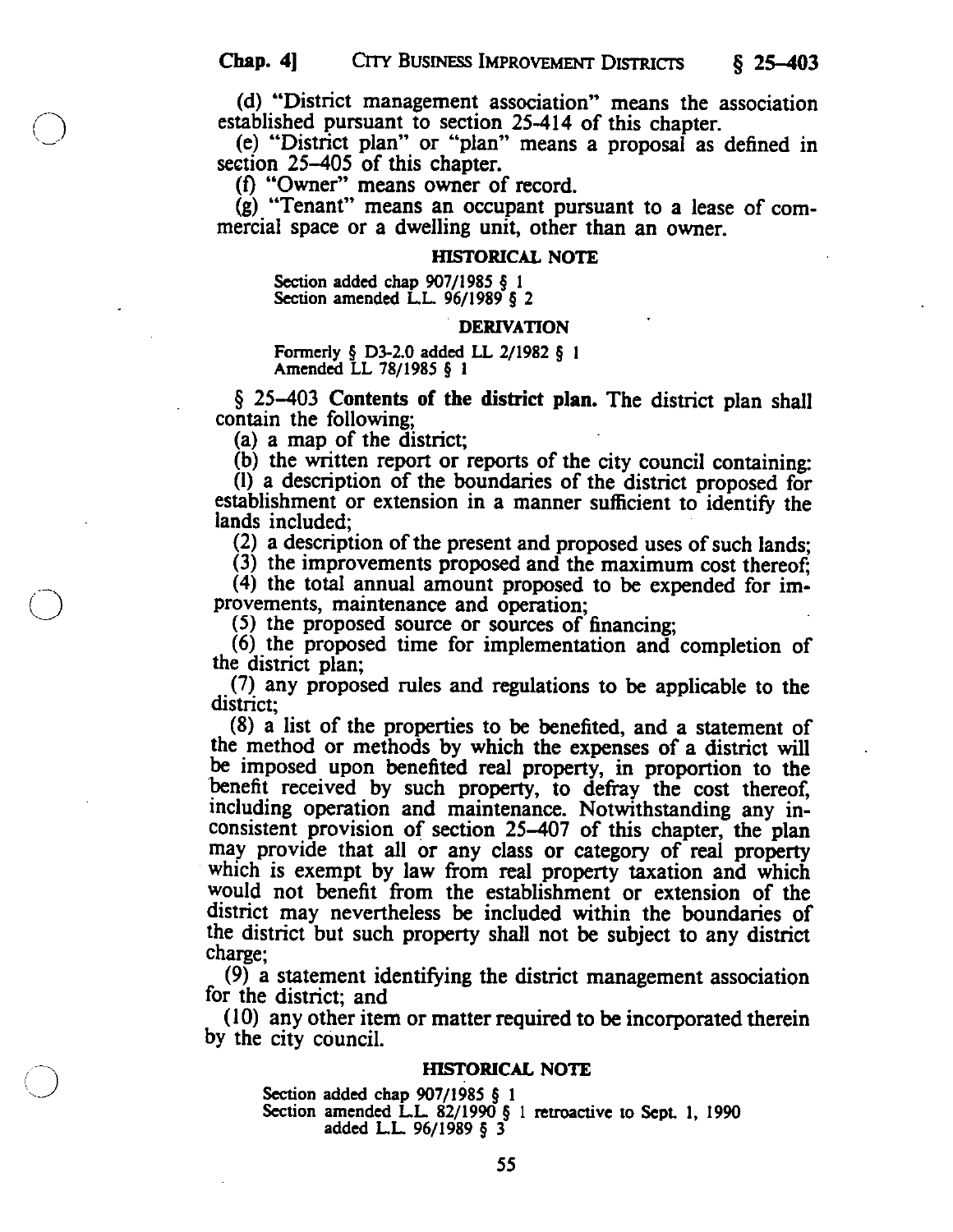# DERIVATION

Formerly § D3-3.0 added LL  $2/1982 \S 1$ Amended LL 78/1985 § 1

 $\S$  25–404 Powers of the city council. Upon establishment of a district pursuant to the provisions of this chapter, the city council shall have authority to exercise the following powers with respect to such district, subject to the provisions of this chapter:<br>(a) To provide for district improvements located on or within

municipally or district owned or leased property which will restore<br>or promote business activity in the district:

(1) construction and installation of landscaping, planting, and<br>park areas;<br>(2) construction of lighting and heating facilities;<br>(3) construction of physically aesthetic and decorative safety<br>fixtures, equipment and facil

nections between buildings;<br>(6) closing, opening, widening or narrowing of existing streets;<br>(7) construction of ramps, sidewalks, plazas, and pedestrian malls;

(8) rehabilitation or removal of existing structures as required; (9) removal and relocation of utilities and vaults as required; (10) construction of parking lot and parking garage facilities; and

(11) construction of fixtures, equipment, facilities and appurte nances as may enhance the movement, convenience and enjoyment of the public and be of economic benefit to surrounding properties such as: bus stop shelters; benches and street furniture; booths,

kiosks, display cases, and exhibits; signs; receptacles; canopies; pedestrian shelters and fountains.<br>(b) To provide for the operation and maintenance of any district improvement;<br>(c) To provide for additional maintenance

services required for the enjoyment and protection of the public and the promotion and enhancement of the district whether or not in conjunction with improvements authorized by this section,<br>including:<br>(1) enhanced sanitation services;<br>(2) services promoting and advertising activities within the dis-

trict;

(3) marketing education for businesses within the district; (4) decorations and lighting for seasonal and holiday purposes; and

(5) services to enhance the security of persons and property within the district.

# HISTORICAL NOTE

Section added chap 907/1985 § 1<br>Section amended L.L. 82/1990 § 2 retroactive to Sept. 1, 1990<br>renumbered and amended L.L. 96/1989 § 4<br>(formerly § 25–403)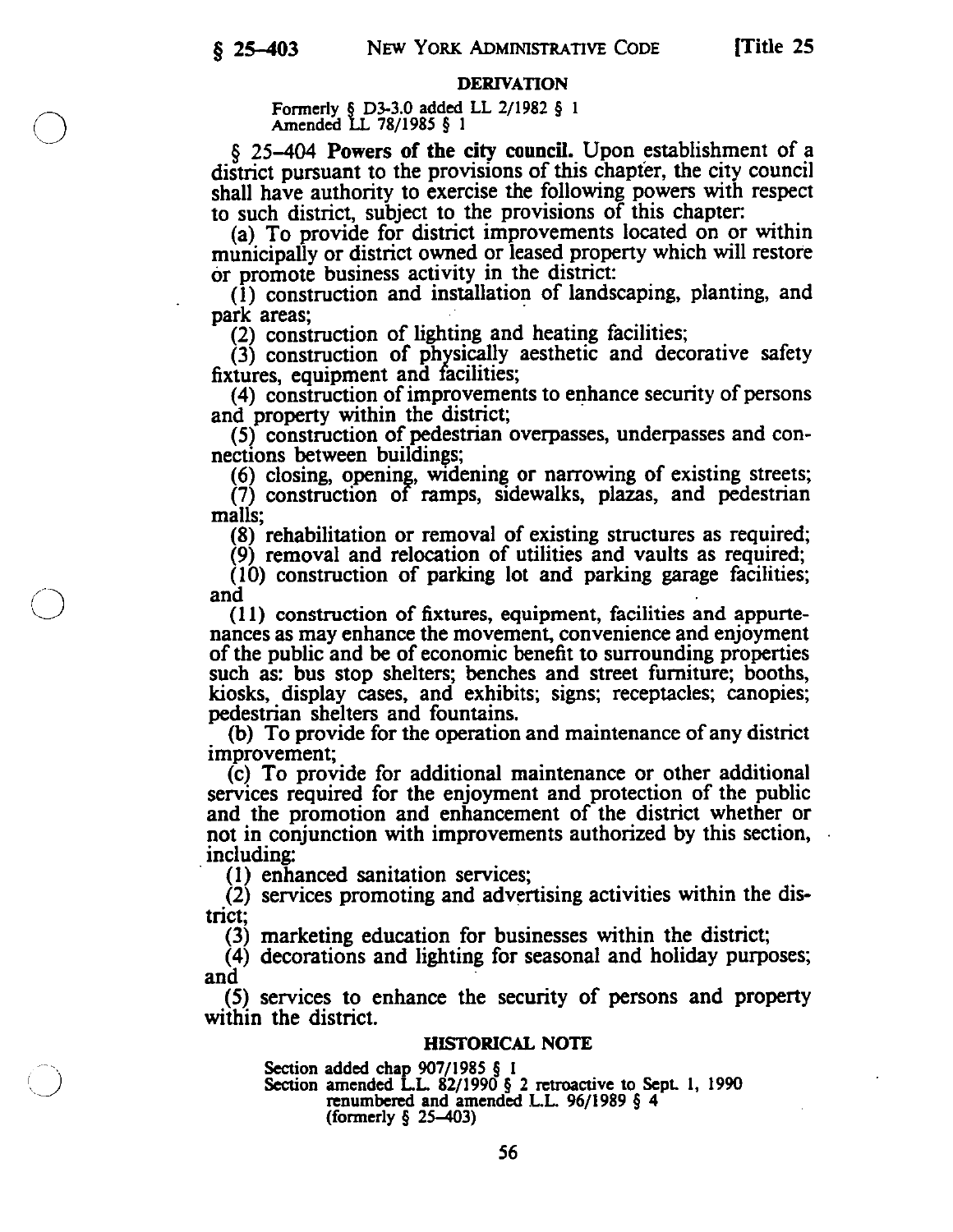#### DERIVATION

Formerly § D3-4.0 added LL 2/1982 § 1<br>(Special provision, new plans LL 2/1982 § 3)<br>(LL 2/1982 § 3 amended LL 77/1982 § 2)<br>Sub c amended LL 77/1982 § 1<br>Amended LL 78/1985 § i

§ 25—405 District plan. (a) The mayor may provide for the preparation of <sup>a</sup> district plan, upon his or her own initiative, or at the request of an individual or agency designated by him or<br>her, or at the request of the city council, or upon the written<br>petition, signed and acknowledged, of (1) the owners of at least<br>fifty-one percent of the asses property within the boundaries of the district proposed for estab-<br>lishment or extension, as shown upon the latest completed assessment roll of the city, and (2) at least fifty-one percent of the owners of real property within the area included in the district

proposed for establishment or extension. (b) The establishment or extension of a district shall be based upon the district plan filed in the office of the city clerk, except as provided in subdivision (c) of this section.

(c) The district plan shall first be submitted to the city planning commission which shall forward a copy within five days to the city council and to the council member or members representing the council district or districts in which the proposed district is located, to the community board or boards for the community district or districts in which the proposed district is located, and to the respective borough board and borough president, if the plan involves properties located in two or more community districts. Each community board shall notify the public of the proposed plan in accordance with the requirements established by the city planning commission, and may conduct a public hearing and submit a written recommendation to the city planning commission not later than thirty days after receipt of the plan. The city planning commission shall review the plan and recommendations, and, after <sup>a</sup> public hearing, prepare <sup>a</sup> report. The city planning commission shall submit its report to the mayor, to the affected borough president, to the city council and to the council member or members representing the council district or districts in which the proposed district is located, together with copies of any recommendation of <sup>a</sup> community board, within sixty days from the date of expiration of the community board's period for reviewing the plan and submitting recommendations. This report shall certify the city planning commission's unqualified approval, disapproval or qualified approval with recommendations for mod ifications of the district plan. A copy of this report together with the original district plan shall be transmitted for filing with the city clerk. In the event the city planning commission shall fail to submit its report within ninety-five days of receipt of the original district plan, it shall be required to immediately transmit the original plan to the city clerk for filing and no report of the city planning commission shall be necessary.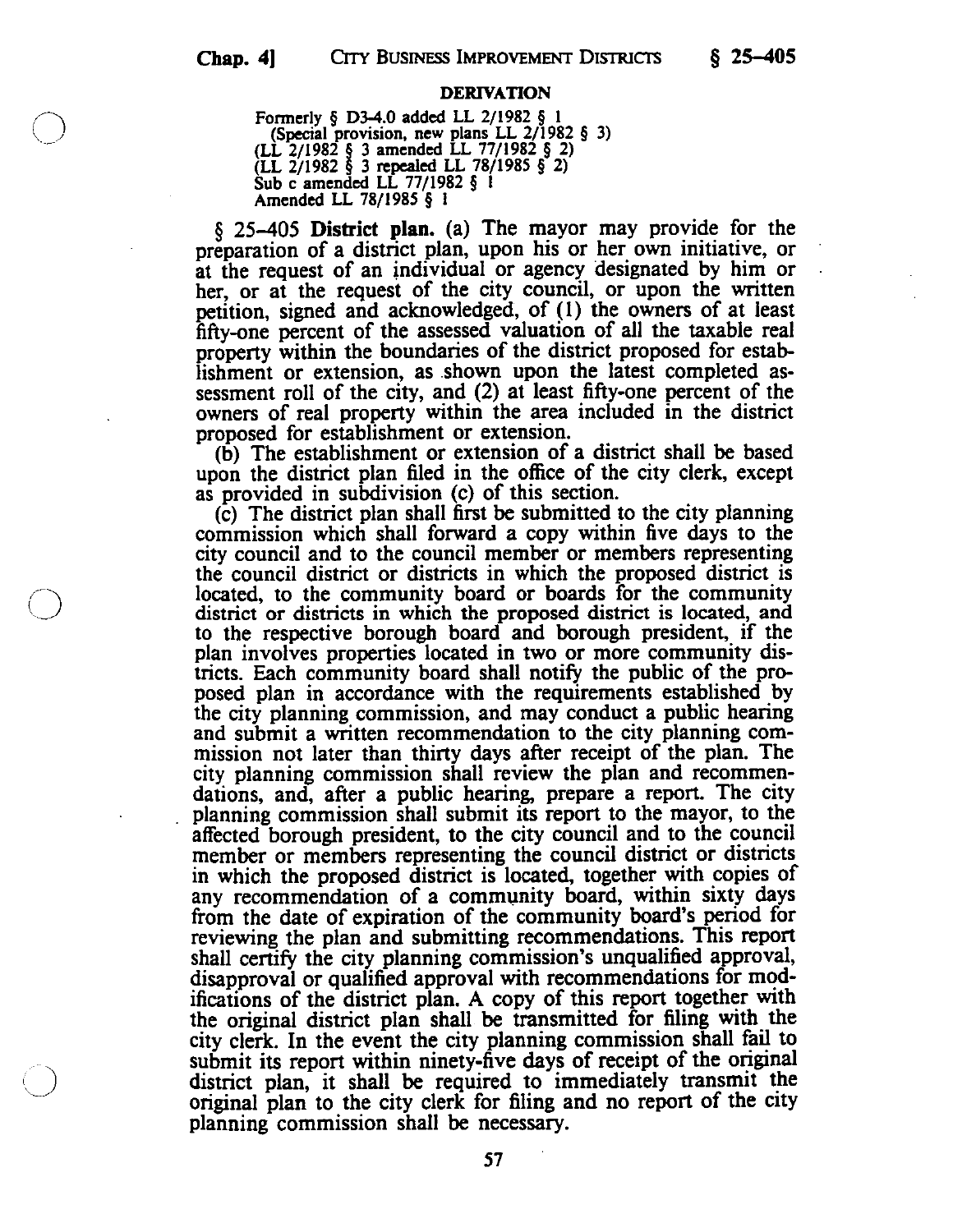(d) All district plans shall conform with the requirements of this chapter. The mayor may determine that the plan or any part of the plan, shall be prepared by, or under the supervision of city officers and employees to be designated by the mayor, or by persons or firms to be employed for that purpose. Except as otherwise provided in this chapter, the expense incurred for the preparation of the plan or part of the plan shall be a city charge.<br>(e) If the city shall thereafter establish or extend the district or

preparation of the plan or part of the plan shall be a city charge.<br>(e) If the city shall thereafter establish or extend the district or provide the improvements or additional services or contract for the required services paid, or the portion of that amount which the city council, at a public hearing held pursuant to this chapter, shall allocate against the district.

## HISTORICAL NOTE

Section added chap 907/1985 § 1<br>Section amended L.L. 82/1990 § 3 retroactive to Sept. 1, 1990<br>renumbered and amended L.L. 96/1989 § 5<br>(formerly § 25–404)

# DERIVATION

Formerly § D3-5.0 added LL 2/1982 § <sup>I</sup> Amended LL 78/1985 § <sup>1</sup>

 $§$  25–406 Notice and hearing (a) After the filing of the district plan in the office of the city clerk, the city council may adopt a resolution and shall enter the same in the minutes of its proceedings. This resolution shall contain a copy of the district plan, any report of the city planning commission or board, the fact that a district plan is on file in the city clerk's office for public inspection and the time when and the place where the city council

will meet and hold a public hearing to hear all persons interested<br>in the subject thereof.<br>(b) The resolution shall also contain a statement that any owner<br>of real property, deemed benefited and therefore within the distri objecting to the plan must file an objection at the office of the<br>city clerk within thirty days of the conclusion of the hearing on<br>forms made available by the clerk, and, further, that if (1) owners<br>of at least fifty-one so file their objections, the district will not be established or extended.

(c) The city council shall cause <sup>a</sup> copy of the resolution or a summary thereof to be published at least once in the City Record or a newspaper in general circulation in the city, the first publication to be not less than ten nor more than thirty days before the day set for the hearing required by this section. In addition,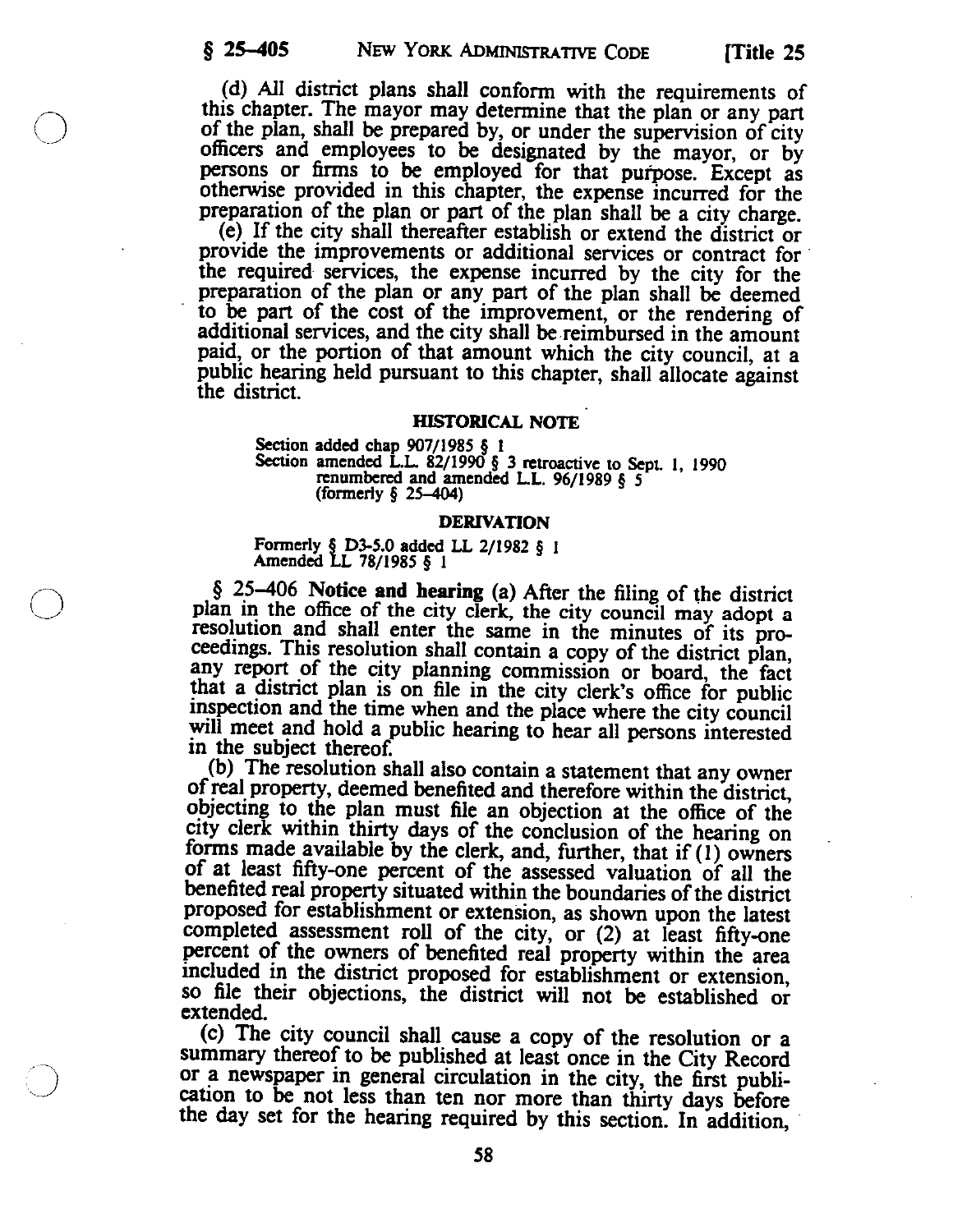not less than ten nor more than thirty days before the date set for the hearing, the city council shall cause a copy of the resolution or a summary thereof to be mailed to each owner of real property within the proposed district at the address shown on the latest<br>city assessment roll, to such other persons as are registered with<br>the city to receive tax bills concerning real property within the<br>proposed district, and to of the resolution, such summary shall include the business address of the city clerk, a statement that copies of the resolution shall be made available free of charge to the public, the improvements of the city clerk, a statement that copies of the resolution shall<br>be made available free of charge to the public, the improvements<br>proposed and the maximum cost thereof, the total annual amount<br>proposed to be expended for

operation, and a statement indicating the rights of owners to object<br>pursuant to subdivision (b) of this section.<br>(d) The resolution may further state the place, other than the<br>city clerk's office, where the district plan

#### HISTORICAL NOTE

Section added chap 907/1985 § 1<br>Section amended L.L. 82/1990 § 4 retroactive to Sept. 1, 1990<br>renumbered and amended L.L. 96/1989 § 6<br>(formerly § 25–405)

#### DERIVATION

Formerly § D3-6.0 added LL 2/1982 § <sup>I</sup> Amended LL 78/1985 § <sup>I</sup>

 $\S$  25-407 Establishment or extension of the district. (a) Not<br>earlier than thirty days after the conclusion of the last day of the<br>public hearing held pursuant to section 25-406 of this chapter,<br>the city council shall de

(2) except as otherwise provided in section <sup>25403</sup> of this chap ter, whether all the real property within the boundaries of the proposed district or extension will benefit from the establishment or extension of the district;

(3) whether all the real property benefited is included within<br>the limits of the proposed district or extension; and<br>(4) whether the establishment or extension of the district is in<br>the public interest.<br>(b) (l) If the cit if the requisite number of owners shall have filed their objections as provided in section 25-406 of this chapter, the city council shall adopt a resolution disapproving the establishment or extension of the district, stating the reasons for its determination and enter the same in the minutes of its proceedings. Thereafter no plan for the establishment or extension of a district to include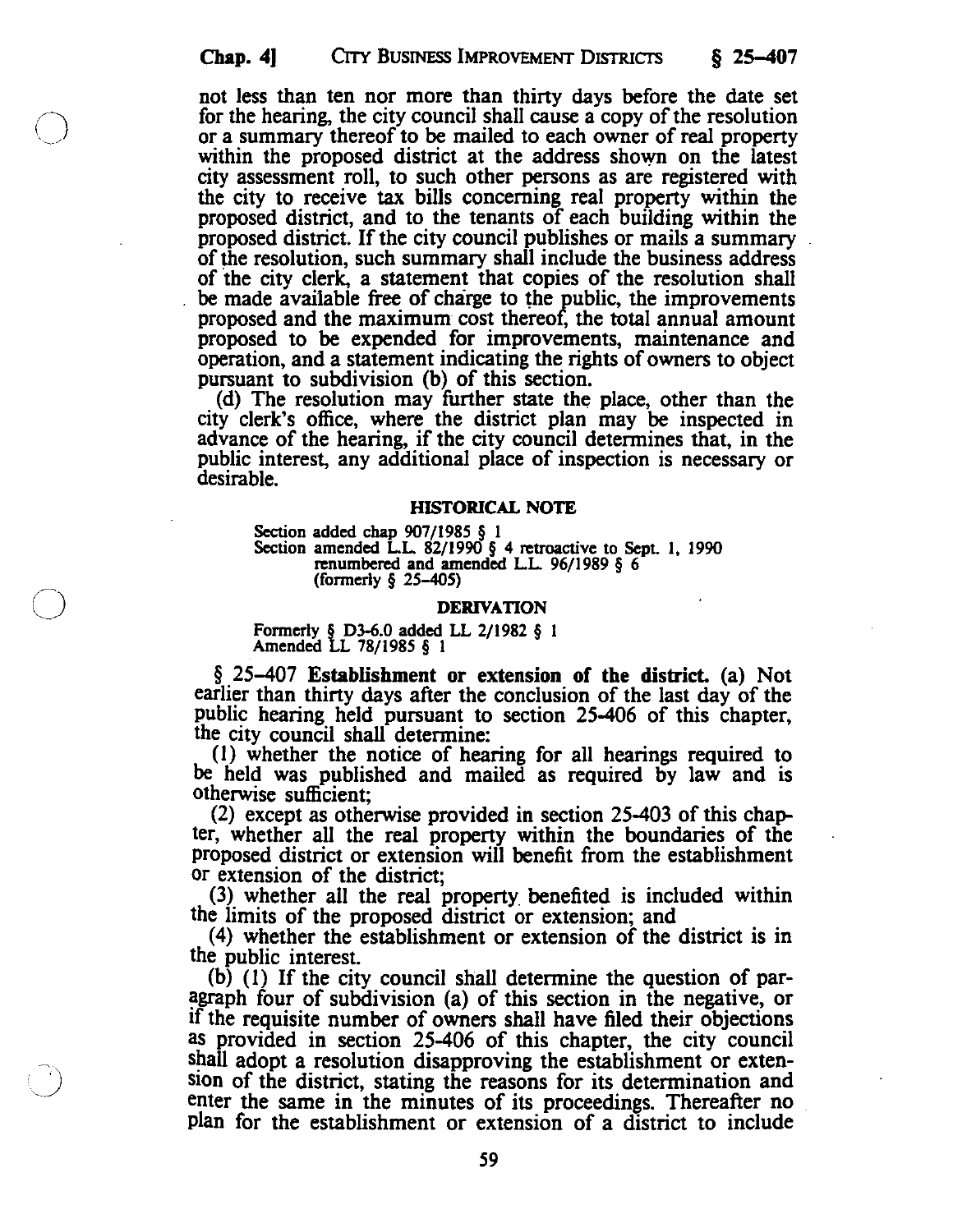any part ofthe property proposed to be included in the disapproved district may be prepared as provided in section 25-405 of this chapter until the expiration of at least one year from the date of disapproval.

(2) If the city council shall find that notice was incorrectly or insufficiently given or that, except as otherwise provided in section 25-403 of this chapter, any part or portion of the real property within the boundaries of the proposed district or extension is not benefited thereby or that certain property benefited thereby has not been included therein, it shall call a further hearing at a definite place and time not less than ten nor more than thirty<br>days after this determination. In the resolution calling such hearing,<br>it shall specify the necessary changes, if any, to the boundaries<br>of the proposed distri except as otherwise provided in section 25–403 of this chapter, all of the real property and only that real property as is deemed benefited shall be included within the boundaries of the proposed district or extension. Such a further hearing shall also be required<br>in the event that the city council proposes to amend the district<br>plan to reduce improvements or services or provide additional improvements or services not included in the original plan prior to the establishment of the district. Notice of the further hearing shall be published and mailed in the manner provided in section 25-406 of this chapter, except that, where boundaries are to be altered, this notice shall also specify the manner in which it is proposed to alter the boundries\* of the proposed district or extension. The further hearing shall be conducted in the same manner

as the original hearing. (c) Ifand when the city council shall determine in the affirmative all of the questions set forth in subdivision (a) of this section, and provided that the requisite number of owners shall not have objected as provided in section 25-406 of this chapter, it may adopt a local law approving the establishment or extension of the district as the boundaries shall be finally determined and the construction of the improvement or providing of the service in the district. Such local law shall become effective only upon

compliance with section 25-408 of this chapter.<br>(d) Upon the recommendation of the district management association and after <sup>a</sup> public hearing, the city council may adopt a local law at any time prior to or after the establishment of a district to change the method of assessment as set forth in the plan. Notice of such public hearing and a description of the proposed change shall be given in the manner set forth in section 25406 of this chapter.

## HISTORICAL NOTE

Section added chap  $907/1985 \S 1$ <br>Section amended L.L. 82/1990  $\S 5$  retroactive to Sept. 1, 1990<br>renumbered and amended L.L. 96/1989  $\S 7$ <br>(formerly  $\S 25-406$ )

So in original (word misspelled).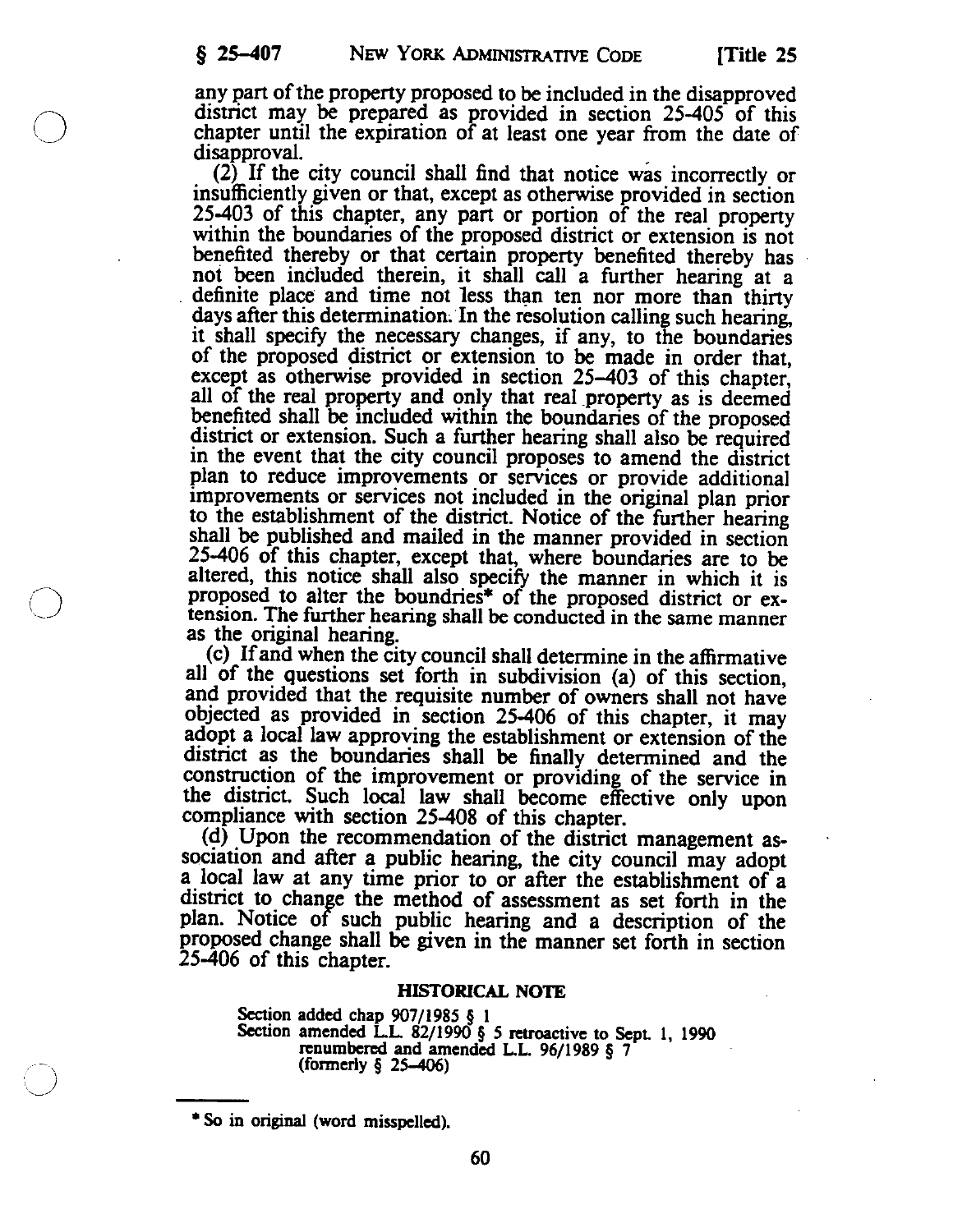§ 25—408  $\S$  25–408

# DERIVATION

Formerly § D3-7.O added LL 2/1982 § <sup>I</sup> Amended LL 78/1985 § <sup>I</sup>

§ 25–408 Review by the state comptroller. (a) The state comptroller shall review as provided in this section: (1) the establishment or extension of a district; and (2) the amendment of a district or extension of a districty and  $(2)$  the amendment of  $\alpha$  is the amendment

plan pursuant to subdivision (c) of section 25–410 of this chapter.<br>(b) Within twenty days after the adoption of a local law by the city council pursuant to section  $25-407^*$  or subdivision (c) of (b) Within twenty days after the adoption of a local law by the city council pursuant to section  $25-407^*$  or subdivision (c) of section  $25-410$  of this chapter the mayor shall forward the fol-

lowing information to the state comptroller at Albany, New York:<br>(1) an itemized statement of the then outstanding indebtedness<br>of the city for all purposes, as evidenced by bonds, bond antic-<br>ipation notes, capital notes, notes, capital notes, deferred payments notes and budget notes which the city has authorized to be issued but which in fact have not been issued to date;

(2) a statement of the total assessed  $\sim$   $\frac{1}{2}$ real property situated in the proposed valuation of the taxat a district, as shown on the latest completed assemble or extension of a district, as shown on the latest completed and four preceding assessment rolls of the city and of the amount of city real property taxes levied against such property in the preceding fiscal year,

(3) a statement of the average full valuation of the taxable real

property of the city determined in accordance with the provisions of paragraph seven-a of section 2.00 of the local finance law; and (4) a statement, the form of which shall be determined by the of paragraph seven-a of section 2.00 of the local finance law; and

state comptroller, attesting that the provisions of this chapter have<br>been met, signed and verified by the mayor.<br>(c) The state comptroller shall review the information submitted<br>pursuant to paragraphs one, two and three o above to determine that the tax and debt limitations provided in section 25-412 of this chapter will not be exceeded by the establishment or extension of the district.

(d) The state comptroller shall notify the city of his or her determination within sixty days of the receipt of the items specified<br>in subdivision (b) of this section. Unless the state comptroller<br>determines within such time that the tax and debt limitations in subdivision (b) of this section. Unless the state comptroller provided in section 25–412 of this chapter will be exceeded by the establishment or extension of the district or that the statement required by paragraph four of subdivision (b) of this section does<br>not comply with the provisions of such paragraph, the city may<br>proceed with the establishment or extension of the district upon not comply with the provisions of such paragraph, the city may

This was an engrossing change made by the corporation counsel. It was formerly  $$25-406$ .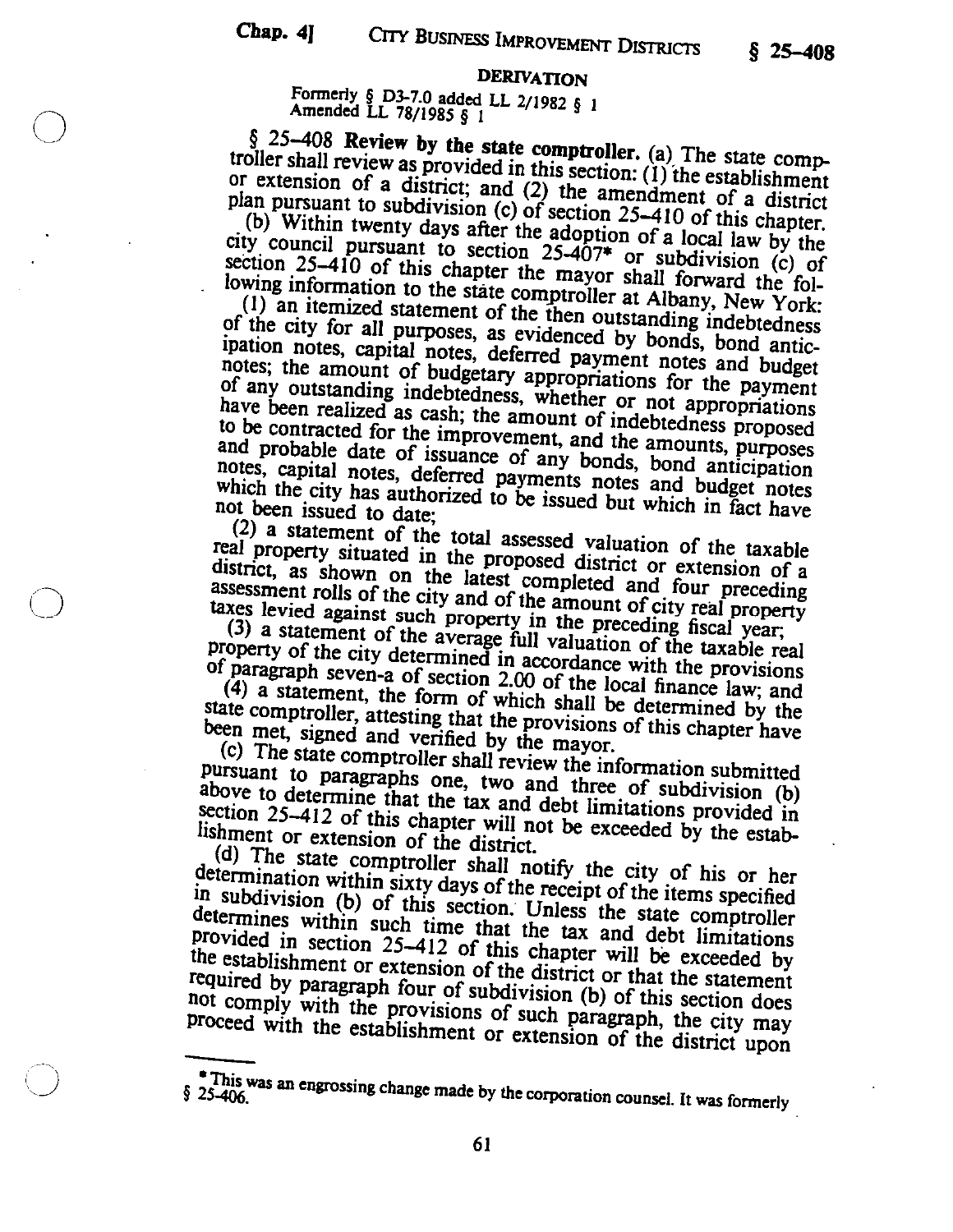receipt of the notice from the state comptroller of his or her determination.

(e) Upon the city's compliance with any other requirements established by law, the local law adopted pursuant to section 25- 407 of this chapter shall become effective.

#### HISTORICAL NOTE

Section added chap 907/1985 § 1<br>Section renumbered and amended L.L. 96/1989 § 8<br>(formerly § 25–407)<br>Subd. (b) open par amended L.L. 82/1990 § 6 retroactive to Sept.<br>1, 1990<br>Subd. (e) amended L.L. 82/1990 § 7 retroactive t

#### DERIVATION

Formerly § D3-8.0 added LL 2/1982 § 1<br>amended LL 78/1985 § 1

 $\S$  25–409 Publication; filing; judicial review. (a) The city clerk <sup>a</sup> certified copy of the local law adopted pursuant to the provisions of this chapter establishing or extending any district, or increasing the maximum total amount proposed to be expended for the improvement in any district or extension, or changing the method of assessment, or authorizing the district to incur debt to provide for additional improvements or services within the district, to be duly recorded in the city clerk's office within ten<br>days after such local law becomes effective. When so recorded<br>this local law shall be presumptive evidence of the regularity of<br>the proceedings for the es ment and of all other actions taken in relation to it.

(b) .Within ten days after the local law becomes effective, the city clerk shall, in addition to any other filing required by law, cause a certified copy thereof to be filed in the office of the state comptroller at Albany, New York, and within two weeks thereafter shall cause <sup>a</sup> copy of the local law or <sup>a</sup> summary thereof to be published at least once in the City Record or published at least once in the City Record or a newspaper of general circulation in the city. (c) This local law shall be final and conclusive unless a pro

ceeding to review is commenced in accordance with this subdivision. Any person aggrieved by any local law adopted pursuant to this chapter may seek judicial review of the local law in the manner provided by article seventy-eight of the civil practice law and rules, provided the proceeding is commenced within thirty days from the date of the publication of the copy or summary of the local law pursuant to subdivision (b) of this section. No review shall be had unless the petitioner shall give an undertaking approved by the supreme court, or <sup>a</sup> justice thereof, as to form, amount and sufficiency of sureties, that, in the event of failure to modify the. local law, he or she will pay to the city all costs and expenses as are incurred by it on account of the proceedings, as shall be determined by the court. In the event that upon this review there shall be any modification by the court of the local law, the court shall direct the modification by judgment which

62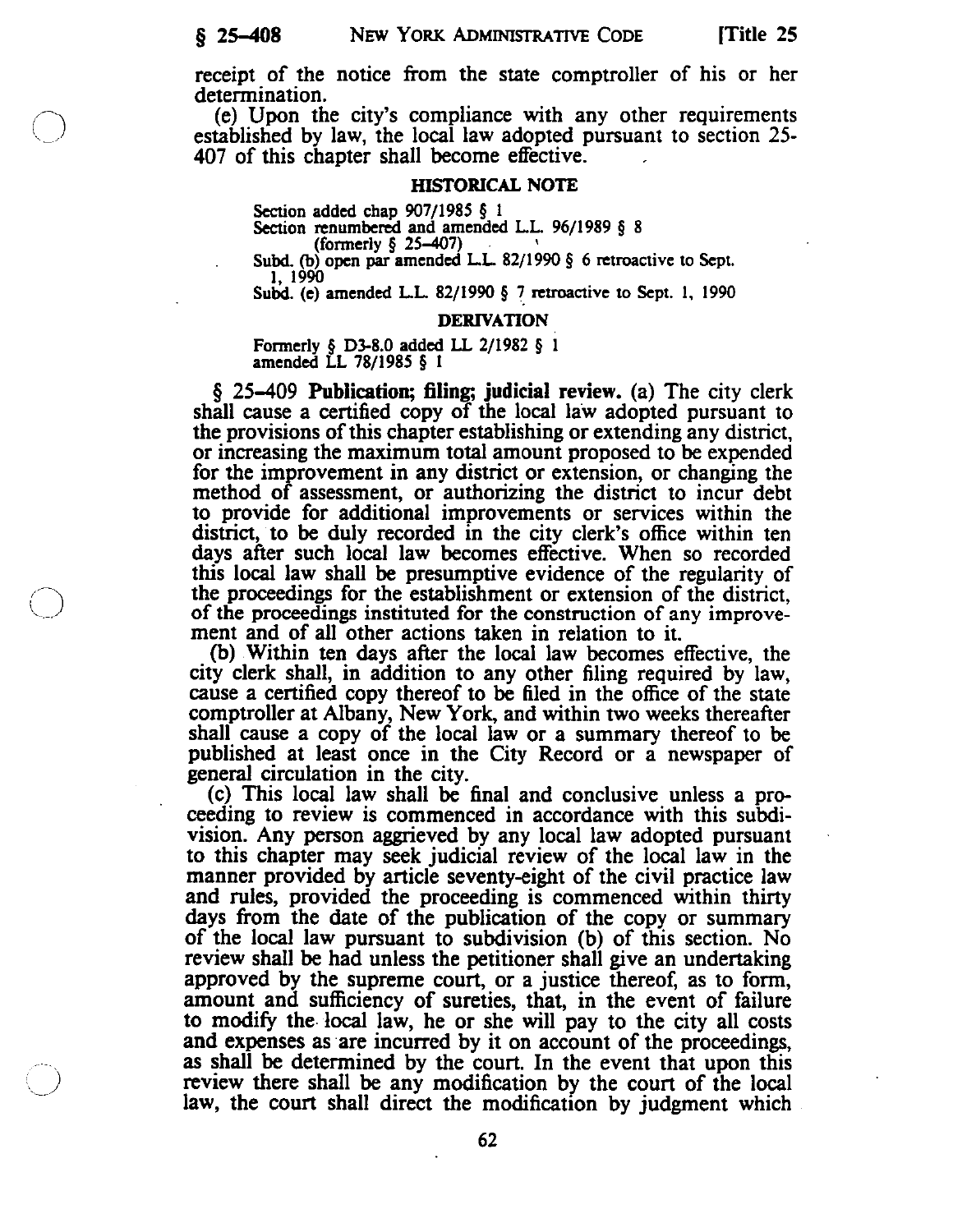shall be final and conclusive, and the city clerk shall cause the judgment to be recorded and filed in the same places and manner as was the local law which was modified.

#### HISTORICAL NOTE

Section added chap  $907/1985 \S 1$ <br>Section amended L.L. 82/1990  $\S 8$  retroactive to Sept. 1, 1990 renumbered and amended LL. 96/1989 § <sup>9</sup> (formerly § 25—408)

#### DERIVATION

Formerly § D3-9.O added LL 2/1982 § <sup>I</sup> Amended LL 78/1985 § <sup>I</sup>

 $\S$  25–410 Amendments to the district plan. (a) At any time after the establishment or extension of a district pursuant to the provisions of this chapter, the district plan upon which the estab lishment or extension was based, may, upon the recommendation of the district management association, be amended by the city council after compliance with the procedures set forth in this section.

(b) Amendments to the district plan which provide for addi tional improvements or services or any change in the method of assessment upon which the district charge is based, or an increase only in the amount to be expended annually for improvements, services, maintenance and operation may be adopted by local law, provided that the city council shall, after <sup>a</sup> public hearing, deter mine that it is in the public interest to authorize the additional improvements, services or increase in the maximum annual amount and that the tax and debt limits prescribed in section 25-412 of this chapter will not be exceeded. The city council shall give notice of the hearing by publication of <sup>a</sup> notice in at least one newspaper having general circulation in the district specifying the time when and the place where the hearing will be held and stating the Increase proposed in the maximum amount to be expended an nually. This notice shall be published once at least ten days prior to the date specified for the hearing.

(c) Amendments to the district plan which provide for the district to incur indebtedness in order to provide for additional improvements or which provide for an increase in the total max imum amount to be expended for improvements in the district, may be adopted by local law, provided that the city council shall, after <sup>a</sup> public hearing, determine that it is in the public interest to authorize the district to incur indebtedness to provide for additional improvements or to increase the maximum total amount to be expended for improvements in the district and that the tax and debt limits prescribed in section 25—412 of this chapter will not be exceeded. Notice of the hearing shall be published and mailed in the manner provided in section 25—406 of this chapter. The local law adopted pursuant to this subdivision shall not be effective until reviewed by the state comptroller in accordance with section 25—408 of this chapter.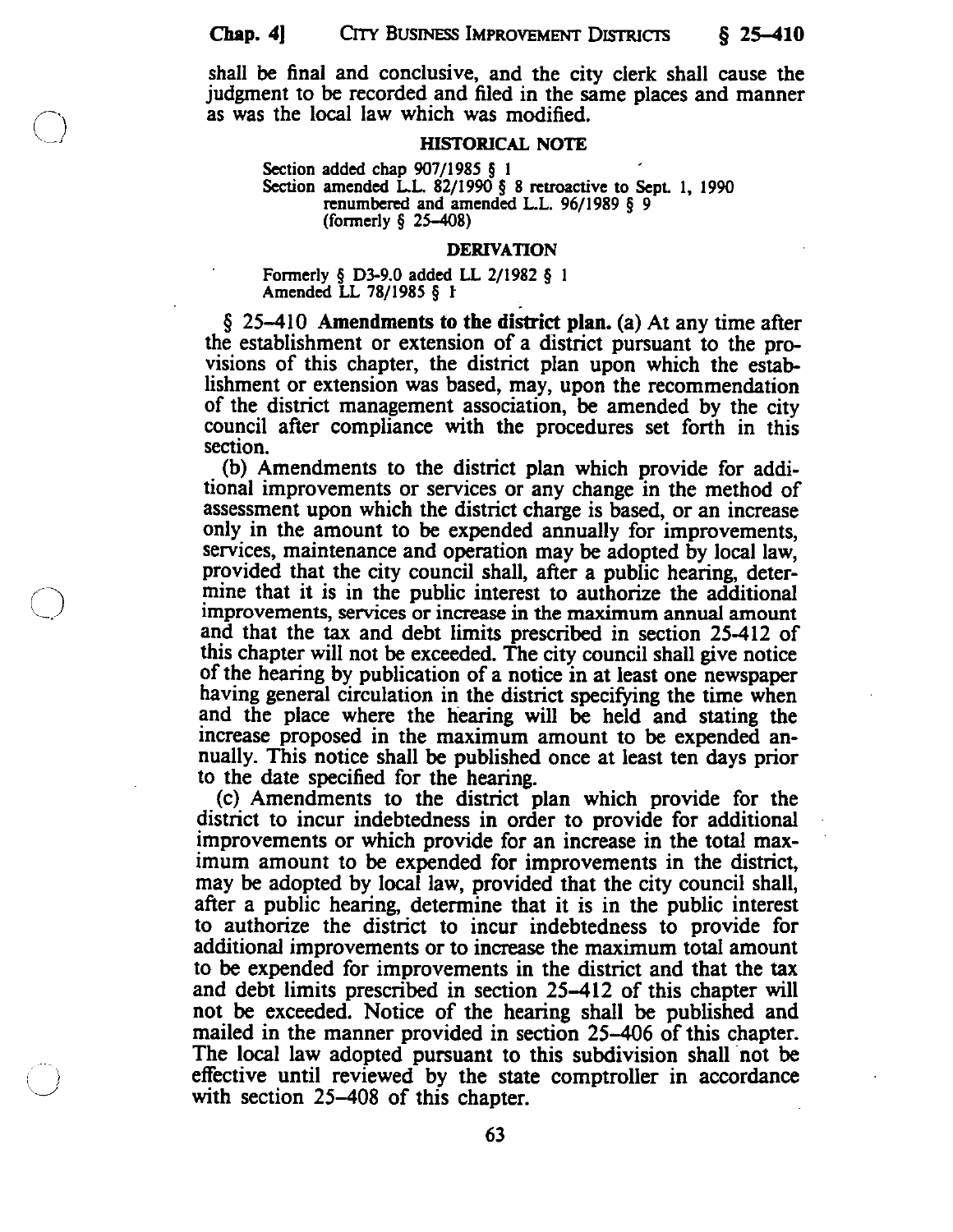# HISTORICAL NOTE

Section added chap 907/1985 § 1<br>Section amended L.L. 82/1990 § 9 retroactive to Sept. 1, 1990<br>renumbered and amended L.L. 96/1989 § 10<br>(formerly § 25–409)

#### DERIVATION

Formerly § D3-10.0 added LL 2/1982 § 1<br>Amended LL 78/1985 § 1

 $\S$  25–411 Expense of the district. (a) The expense incurred in the construction or operation of any improvement or provision of additional services in a district pursuant to this chapter shall<br>be financed in accordance with the district plan upon which the establishment or extension of the district was based. Services for which district property owners are charged pursuant to the plan must be in addition to or an enhancement of those provided by the city prior to the district's establishment. The expense and cost apportioned to benefited real property in accordance with the plan shall be a charge upon each benefited parcel of real property within the district.

(b) The charge upon benefited real property pursuant to this chapter shall be imposed as provided in the district plan. If the formula includes an ad valorem component, this component shall be determined by the assessed value of each parcel as entered on<br>the latest completed assessment roll used by the city for the levy<br>of general city taxes. The charge shall be determined, levied and<br>collected in the same ma

the city may, for the purpose of providing funds for making capital improvements within such district, issue and sell bonds or other municipal obligations as provided in the local finance law and other applicable laws and statutes. Principal and interest payments on these bonds or other municipal obligations may be made in whole or in part from the proceeds of charges imposed upon benefited real property within the district.

#### HISTORICAL NOTE

Section added chap  $907/1985 \t{5}$  1<br>Section renumbered and amended L.L. 96/1989 § 11 (formerly § 25–410)

#### DERIVATION

Formerly § D3-l1.0 added LL 2/1982 § <sup>I</sup> Amended EL 78/1985 § <sup>I</sup>

§ 25–412 Tax and debt limitations. (a) The aggregate amount of outstanding indebtedness that is incurred to provide funds for capital improvements pursuant to this chapter shall be chargeable against the city's constitutional debt limit and may not exceed ten percent of the amount allowable under that limit. The aggregate amount of outstanding indebtedness that is incurred to provide funds for capital improvements pursuant to this chapter and that is chargeable against the property within the district may not

64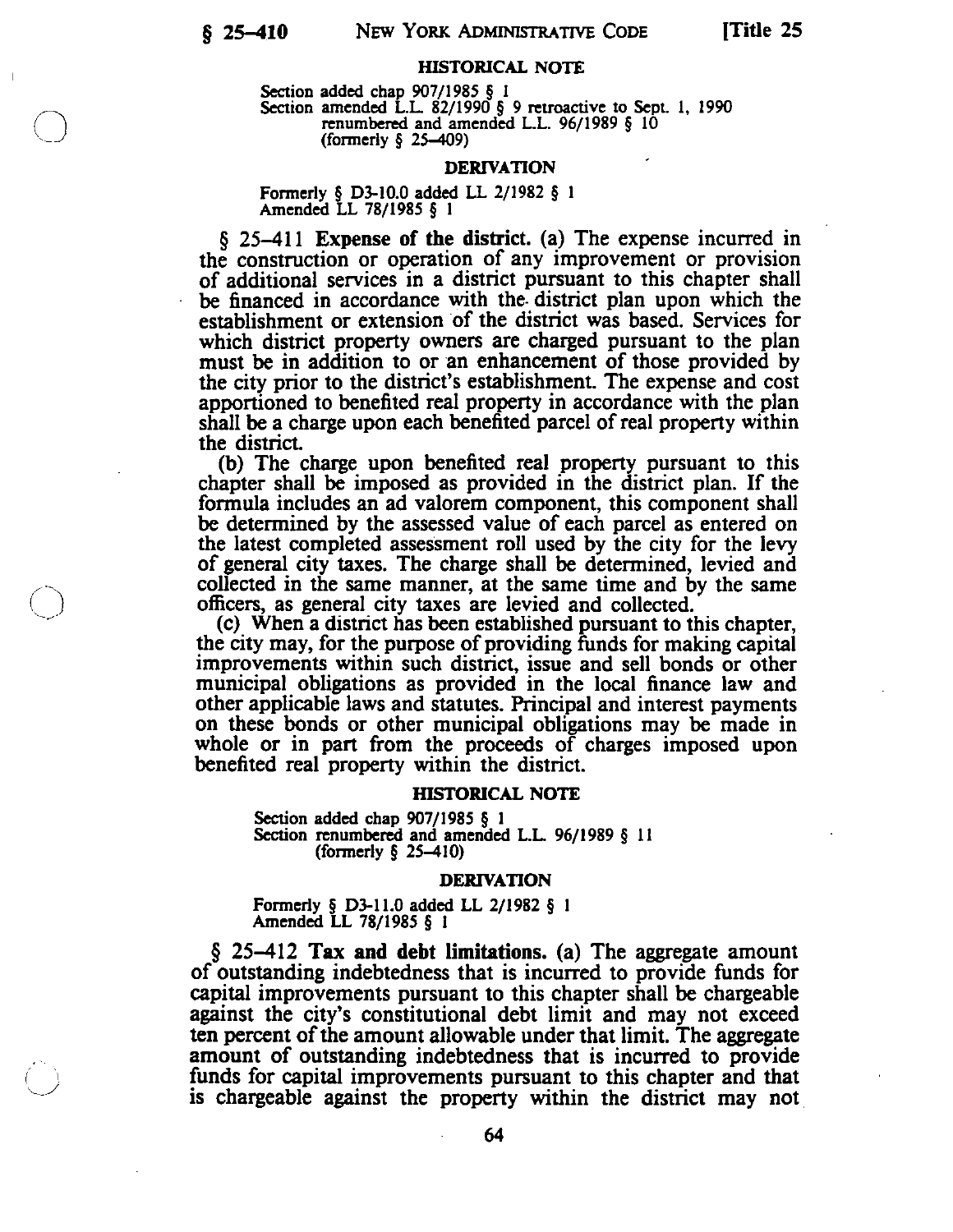exceed seven percent of the average full valuation of taxable real property in the district.<br>
(b) The district charge, exclusive of debt service, levied in a

given year against real property in <sup>a</sup> district may not exceed twenty percent of the total general city taxes levied in that year against the taxable real property in the district. The district charge so levied shall be included in the total amount, if any, that the city is permitted by law to raise in that year by a tax on real property.

#### • HISTORICAL NOTE

Section added chap  $907/1985 \t{5}$  1<br>Section renumbered and amended L.L. 96/1989  $\t{6}$  12 (formerly § 25—411)

#### DERIVATION

# Formerly § D3-12.0 added <sup>a</sup> 2/1982 § <sup>I</sup> Amended LL 78/1985 § <sup>I</sup>

 $\S$  25–413 Expenditure of district funds. (a) The proceeds of any charge imposed pursuant to this chapter shall be held by the comptroller and shall be separately accounted for in the books and records of the city. None o to this chapter shall be used for any purposes other than those set forth in the district plan. These funds may be paid out for district purposes in accordance with the general procedures for

payment of other city expenditures.<br>
(b) All contracts for improvements, goods or services to be<br>
provided in the district shall be subject to all applicable provisions<br>
of the law relating to the letting of contracts by t

# HISTORICAL NOTE

Section added chap 907/1985 § 1<br>Section renumbered and amended L.L. 96/1989 § 13<br>(formerly § 25–412)

#### DERIVATION

Formerly § D3-13.0 added LL 2/1982 § 1 (Special provision, new plans LL 2/1982 § 3)<br>(See § D3-4.0)<br>Amended LL 78/1985 § 1

§ 25—414 District management association. (a) There shall be <sup>a</sup> district management association for each district established pursuant to the provisions of this chapter (which shall pursuant to the not-for-profit corporation law have one or more classes of membership, voting or nonvoting) for the purpose of carrying out such activities as may be prescribed in the plan. Notwithstanding any inconsistent provision of paragraph (e) of section six hundred eleven of the not-for-profit corporation law, the certificate of incorporation or by-laws of such association shall provide for voting representation of owners of property and tenants within the district, and may provide that the votes of members who are property owners be weighted in proportion to the assessment levied or to be levied against the properties within the district, provided that in no case shall the total number of votes assigned to any.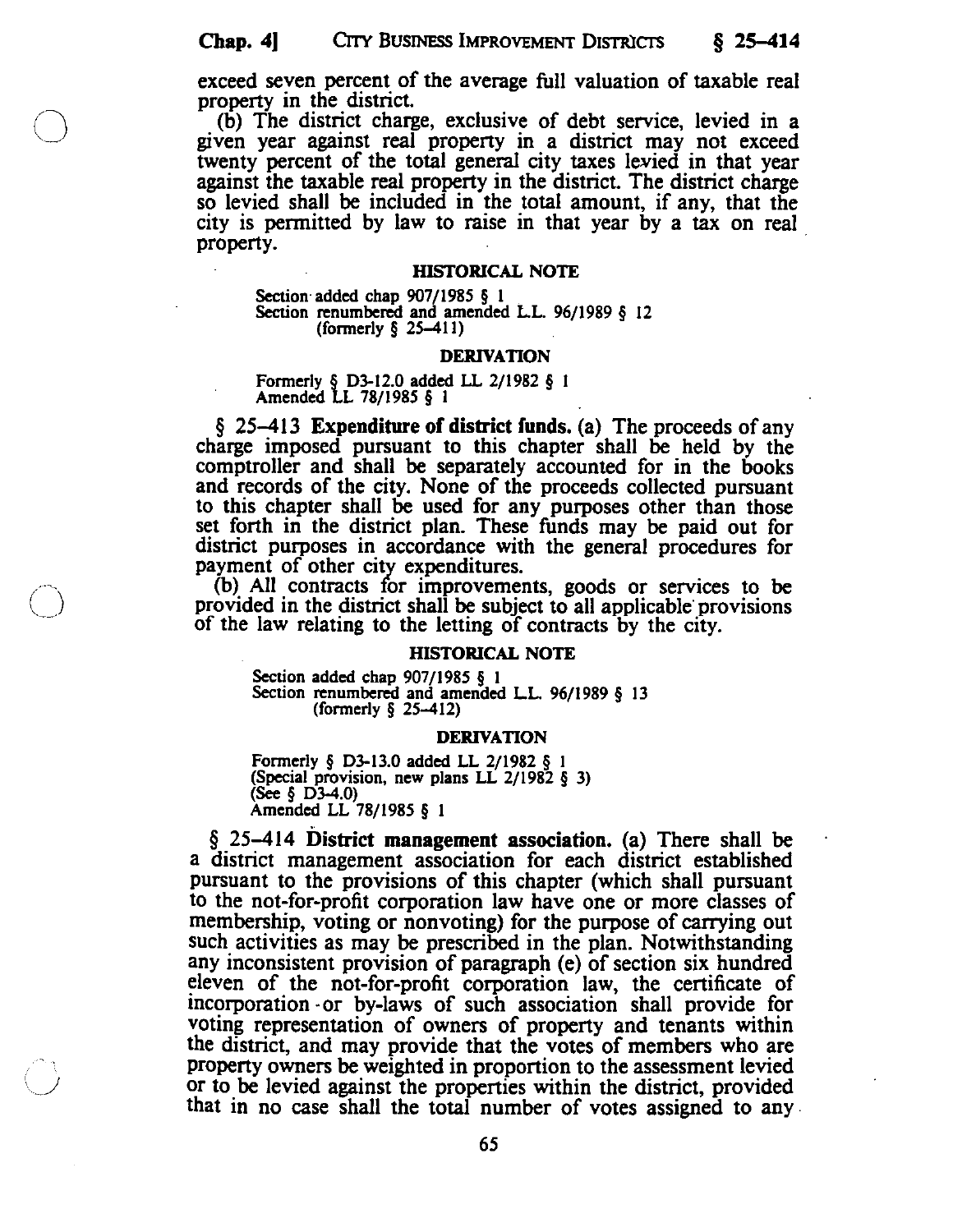one such member or to any number of such members under common ownership or control exceed thirty-three and one-third percent of the total number of Votes which may be cast.

(b) The board of directors of the association shall be composed of representatives of owners and tenants within the district, pro vided, however, that not less than <sup>a</sup> majority of its members shall represent owners and provided further that tenants of commercial space and dwelling units within the district shall also be represented on the board. The board shall include, in addition, four members, one member appointed by each of the following: the mayor, the comptroller, the borough president of the borough in which the district is located and the council member representing the council district in which the proposed district is located, or if the proposed district is located in more than one council district, by the speaker of the city council after consultation with the council members representing the council distncts in which the proposed district is located. The additional four members shall serve as the incor porators of the association pursuant to the not-for-profit corpo

ration law. The association may be incorporated prior to the effective date of any district established pursuant to this chapter.<br>(c) In addition to such other powers as are conferred on it by law, the district management

or relating to the district.<br>
(d) For such consideration as it may deem appropriate and consistent with the powers granted pursuant to section 25-404 of this chapter, the city council may license or grant to the district management association the right to undertake or permit commercial activities or other private uses of the streets or other parts of the district in which the city has any real property interest.

### HISTORICAL NOTE

Section added chap  $907/1985 \t{5}$  1<br>Section amended L.L. 82/1990  $\t{5}$  10 retroactive to Sept. 1, 1990<br>renumbered and amended L.L. 96/1989  $\t{5}$  15<br>(formerly  $\t{5}$  25–413)

#### DERIVATION

Formerly § D3-14.O added LL 2/1982 § <sup>I</sup> Amended LL 78/1985 § <sup>I</sup>

§ 25–414 Contracts. Repealed.

#### HISTORICAL NOTE

Section added chap 907/1985 § <sup>I</sup> Section repealed LL. 96/1989 § <sup>14</sup>

§ 25—415 Dissolution. (a) Any district established or extended pursuant to the provisions of this chapter, where there is no indebtedness, outstanding and unpaid, incurred to accomplish any of the purposes of the district, may be dissolved by local law of the city council upon its own motion or upon the written petition of (1) the owners of at least fifty-one percent or more of the total assessed valuation of all benefited real property included in the boundaries of the district and (2) at least fifty-one percent of the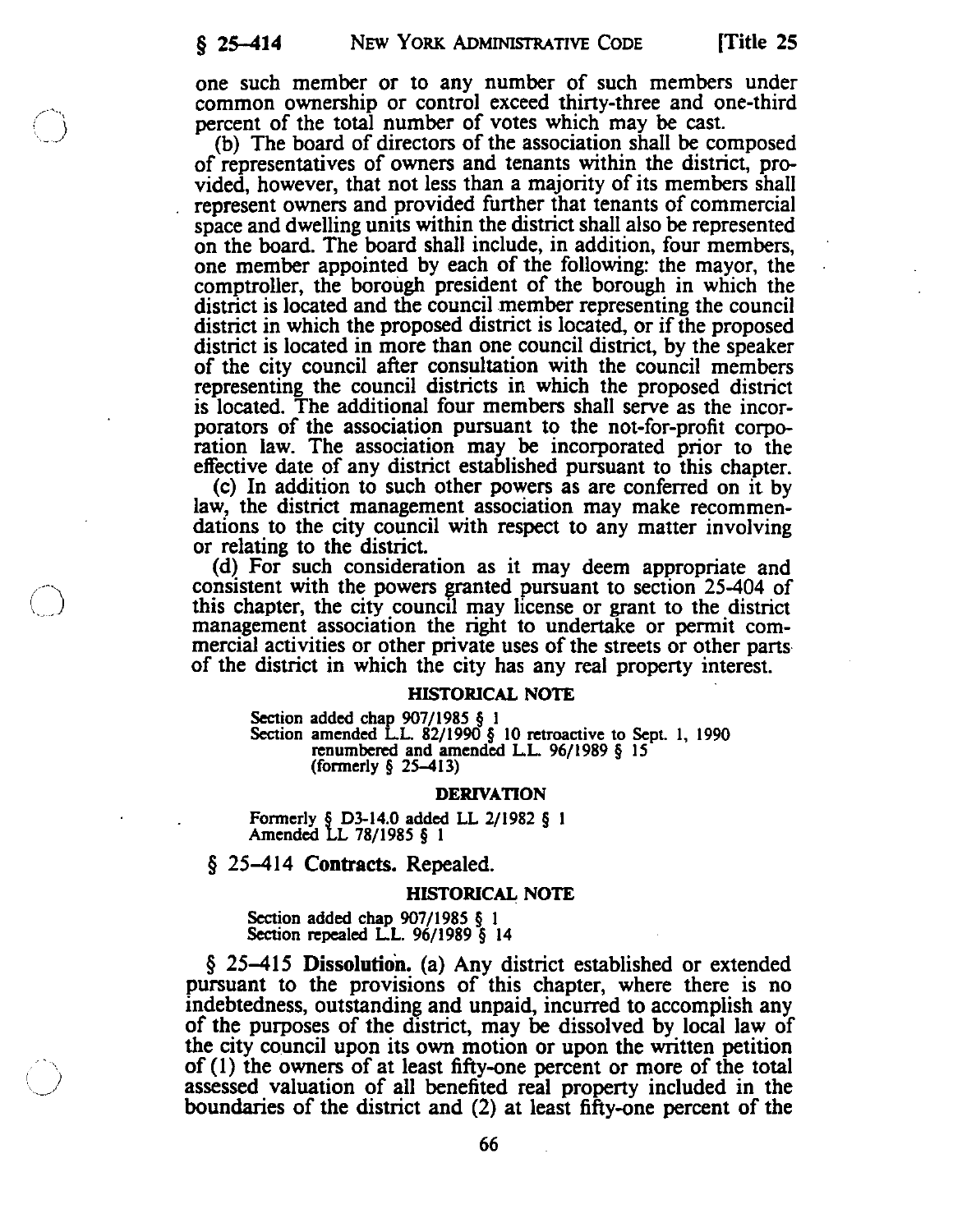owners of benefited real property within the area included in the district. The city council shall request and consider the recom mendations of the district management association concerning any proposed dissolution; provided that if the association has not submitted recommendations to the city council within sixty days after request therefor, the city council may adopt any such pro posed dissolution without considering such recommendations. In the event of dissolution, all assets of the district shall revert to the city.

(b) <sup>A</sup> certified copy of the order of dissolution shall be filed. with the state comptroller at Albany, New York.

# HISTORICAL NOTE

Section added chap 907/1985 § 1<br>Section amended L.L. 96/1989 § 16<br>Subd. (a) amended L.L. 82/1990 § 11 retroactive to Sept. 1, 1990

#### DERIVATION

Formerly § D3-15.0 added LL 2/1982 § <sup>I</sup> Amended LL 78/1985 § <sup>1</sup>

 $\S$  25-416 Existing districts. Any special improvement or assessment districts, or any business improvement districts established pursuant to article two-B of the general city law, or any districts having filed an applica provided in such article prior to the effective date of chapter two<br>hundred eight-two of the laws of nineteen hundred eighty-nine,<br>shall be subject to the provisions of this chapter but shall not be<br>required to comply with contrary to or more restrictive than those under which the district was established or proposed to be established as evidenced by an application filed with the state comptroller prior to the effective date of chapter two hundred eight-two of the laws of nineteen hundred eighty-nine. Any reference to article two-B of the general city law or any section thereof in any state or local law, plan or agreement shall be deemed to be a reference to article nineteen-A of the general municipal law, or the appropriate provision of such article.

#### HISTORICAL NOTE

Section added chap 907/1985 § 1<br>Section amended L.L. 82/1990 § 12 retroactive to Sept. 1, 1990<br>amended L.L. 96/1989 § 17

#### DERIVATION

Formerly § D3-16.0 added LL 2/1982 § <sup>I</sup> Amended LL 78/1985 § <sup>I</sup>

 $$ 25-417$  Severability. If any provision of any section of this chapter or the application thereof to any person or circumstance shall be adjudged invalid by any court of competent jurisdiction, such order or judgment shall be confined in its operation to the controversy in which it was rendered and shall not affect or invalidate the remainder of any provisions of any section of this chapter or the application of any part thereof to any other person